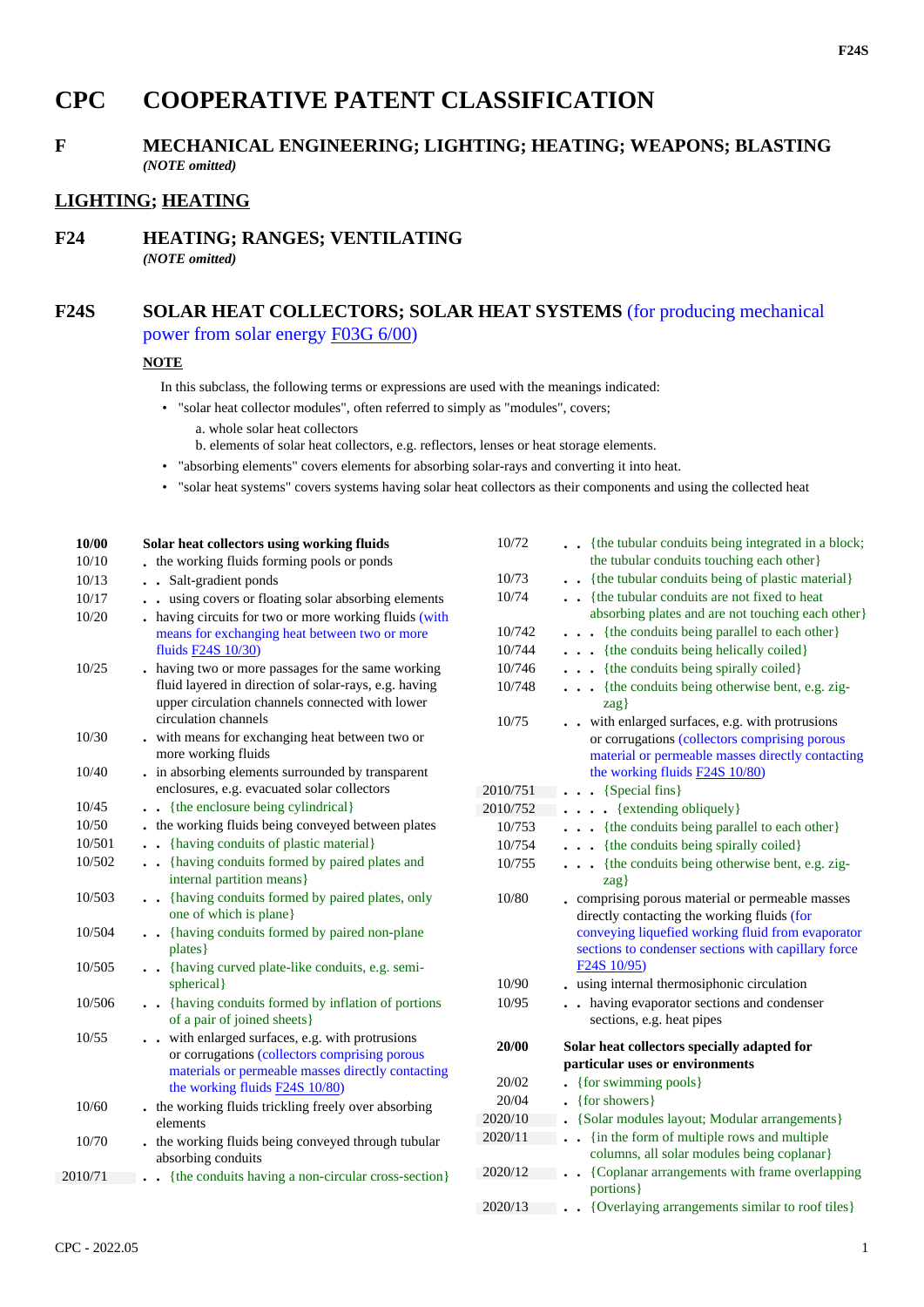## **F24S**

| 2020/14        | . . {Stepped arrangements, e.g. in parallel planes,                                                       |
|----------------|-----------------------------------------------------------------------------------------------------------|
|                | without module overlapping}                                                                               |
| 2020/15        | {Non-parallel arrangements}                                                                               |
| 2020/16        | . Preventing shading effects }                                                                            |
| 2020/17        | • • {Arrangements of solar thermal modules}<br>combined with solar PV modules}                            |
| 2020/18        | {having a particular shape, e.g. prismatic,<br>$\ddot{\phantom{0}}$                                       |
|                | pyramidal}                                                                                                |
| 2020/183       | {in the form of louvers}<br>$\ddot{\phantom{a}}$                                                          |
| 2020/186       | {allowing change of position for optimization                                                             |
|                | of heat collection}                                                                                       |
| 20/20          | . Solar heat collectors for receiving concentrated                                                        |
|                | solar energy, e.g. receivers for solar power plants                                                       |
| 2020/23        | {movable or adjustable}                                                                                   |
| 20/25          | . . using direct solar radiation in combination with<br>concentrated radiation                            |
| 20/30          | . Solar heat collectors for heating objects, e.g. solar                                                   |
|                | cookers or solar furnaces                                                                                 |
| 20/40          | . Solar heat collectors combined with other heat                                                          |
|                | sources, e.g. using electrical heating or heat from                                                       |
|                | ambient air                                                                                               |
| 20/50          | . Rollable or foldable solar heat collector modules                                                       |
| 20/55          | . . made of flexible materials                                                                            |
| 20/60          | . Solar heat collectors integrated in fixed                                                               |
|                | constructions, e.g. in buildings                                                                          |
| 20/61          | Passive solar heat collectors, e.g. operated<br>$\ddot{\phantom{a}}$                                      |
| 20/62          | without external energy source<br>in the form of fences, balustrades or handrails<br>$\ddot{\phantom{0}}$ |
| 20/63          | $\cdot$ in the form of windows                                                                            |
| 20/64          | in the form of floor constructions, grounds or                                                            |
|                | roads                                                                                                     |
| 20/66          | in the form of facade constructions, e.g. wall                                                            |
|                | constructions (in the form of shingles or tiles                                                           |
|                | F <sub>24</sub> S <sub>20</sub> /69)                                                                      |
| 20/67          | in the form of roof constructions (in the form of                                                         |
|                | shingles or tiles <b>F24S 20/69</b> )<br>in the form of shingles or tiles                                 |
| 20/69<br>20/70 | $\ddot{\phantom{0}}$<br>. Waterborne solar heat collector modules (for                                    |
|                | working fluids forming pools or ponds F24S 10/10)                                                         |
| 20/80          | Airborne solar heat collector modules, e.g. inflatable                                                    |
|                | structures                                                                                                |
| 21/00          | Solar heat collectors not provided for in groups                                                          |
|                |                                                                                                           |
|                | F24S 10/00 F24S 20/00                                                                                     |
|                |                                                                                                           |
| 23/00          | Arrangements for concentrating solar-rays for<br>solar heat collectors                                    |
| 23/10          |                                                                                                           |
| 23/11          | ${Prisms}$                                                                                                |
| 23/12          | {Fluorescent material}<br>$\blacksquare$ { Light guides }                                                 |
| 23/30          | . with lenses                                                                                             |
| 23/31          | {having discontinuous faces, e.g. Fresnel lenses}                                                         |
| 23/70          | . with reflectors                                                                                         |
| 23/71          | with parabolic reflective surfaces (with cylindro-                                                        |
|                | parabolic reflective surfaces <b>F24S 23/74</b> )                                                         |
| 23/715         | $\bullet$ {flexible}                                                                                      |
| 23/72          | . . with hemispherical reflective surfaces                                                                |
| 23/74          | . . with trough-shaped or cylindro-parabolic                                                              |
|                | reflective surfaces                                                                                       |
| 23/745         | $\ldots$ {flexible}                                                                                       |
| 23/75<br>23/77 | . . with conical reflective surfaces                                                                      |
| 23/79          | . . with flat reflective plates<br>. . with spaced and opposed interacting reflective                     |

| 23/80    | . {having discontinuous faces}                                                                                             |
|----------|----------------------------------------------------------------------------------------------------------------------------|
| 23/81    | {flexible (F24S 23/715, F24S 23/745 take<br>$\ddot{\phantom{0}}$                                                           |
|          | precedence) }                                                                                                              |
| 23/82    | • {characterised by the material or the construction<br>of the reflector}                                                  |
| 2023/83  | {Other shapes}                                                                                                             |
| 2023/831 | {corrugated}                                                                                                               |
| 2023/832 | ${curved}$<br>$\bullet$                                                                                                    |
| 2023/833 | {dish-shaped}<br>$\bullet$                                                                                                 |
| 2023/834 | {trough-shaped}<br>$\bullet$                                                                                               |
| 2023/835 | {asymmetric}<br>$\ddot{\phantom{a}}$<br>$\bullet$                                                                          |
| 2023/836 | {spiral}<br>$\ddot{\phantom{0}}$                                                                                           |
| 2023/837 | {hyperbolic}<br>$\ddot{\phantom{0}}$                                                                                       |
| 2023/838 | {involutes}                                                                                                                |
| 2023/84  | {Reflective elements inside solar collector<br>casings }                                                                   |
| 2023/85  | {Micro-reflectors}                                                                                                         |
| 2023/86  | {in the form of reflective coatings}                                                                                       |
| 2023/87  | {Reflectors layout}                                                                                                        |
| 2023/872 | {Assemblies of spaced reflective elements on<br>$\ddot{\phantom{0}}$                                                       |
| 2023/874 | common support, e.g. Fresnel reflectors}<br>{Reflectors formed by assemblies of adjacent                                   |
|          | similar reflective facets }                                                                                                |
| 2023/876 | {Reflectors formed by assemblies of adjacent<br>reflective elements having different orientation<br>or different features} |
| 2023/878 | {Assemblies of spaced reflective elements                                                                                  |
|          | in the form of grids, e.g. vertical or inclined                                                                            |
|          | reflective elements extending over heat                                                                                    |
|          | absorbing elements}                                                                                                        |
| 2023/88  | {Multi reflective traps}                                                                                                   |
|          |                                                                                                                            |
| 25/00    | Arrangement of stationary mountings or supports<br>for solar heat collector modules                                        |
|          |                                                                                                                            |
|          | <b>NOTE</b>                                                                                                                |
|          | Arrangements also intended for use with                                                                                    |
|          | photovoltaic modules should further be classified                                                                          |
|          | in the relevant groups of subclass H02S.                                                                                   |
| 2025/01  | {Special support components; Methods of use}                                                                               |
| 2025/011 | {Arrangements for mounting elements inside                                                                                 |
|          | solar collectors; Spacers inside solar collectors}                                                                         |
| 2025/012 | {Foldable support elements}                                                                                                |
| 2025/013 | {Stackable support elements}                                                                                               |
| 2025/014 | {Methods for installing support elements}                                                                                  |
| 2025/015 | {Supports with play between elements}                                                                                      |
| 2025/016 | {Filling or spacing means; Elastic means}                                                                                  |
| 2025/017 | {Tensioning means}                                                                                                         |
| 2025/018 | {Means for preventing movements, e.g. stops}<br>$\ddot{\phantom{0}}$                                                       |
| 2025/019 | $\overline{a}$                                                                                                             |
|          | {Means for accommodating irregularities on<br>mounting surface; Tolerance compensation<br>$means\}$                        |
| 2025/02  |                                                                                                                            |
| 2025/021 | {Ballasting means}                                                                                                         |
|          | {Sealing means between support elements and                                                                                |
|          | mounting surface}                                                                                                          |
| 2025/022 | {Sealing means between support elements,<br>e.g. overlapping arrangements; Gap closing<br>arrangements }                   |
| 2025/023 |                                                                                                                            |
| 25/10    | {Means for preventing theft; Locking means}                                                                                |
| 25/11    | extending in directions away from a supporting<br>surface<br>using shaped bodies, e.g. concrete elements,                  |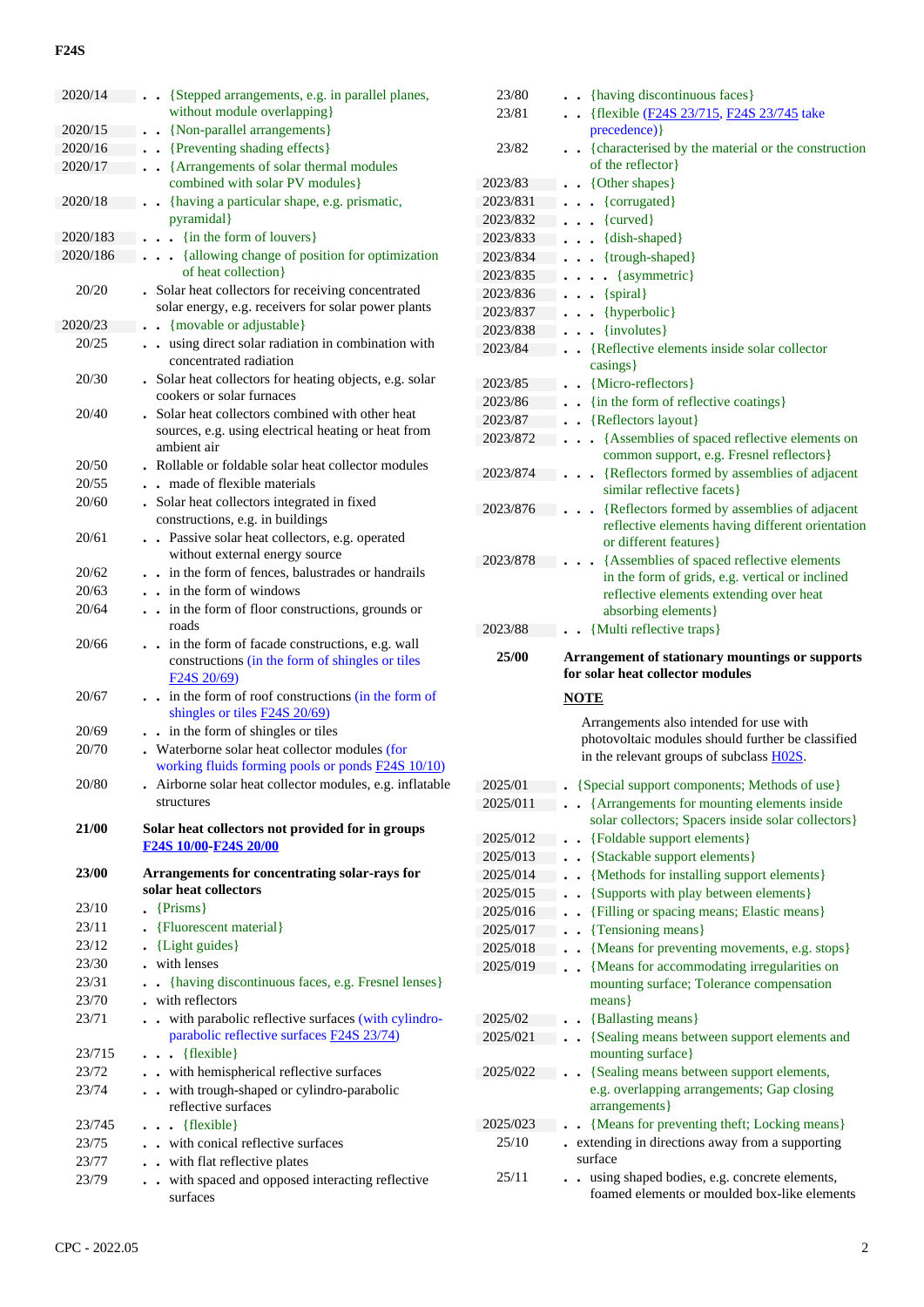### **F24S**

| 25/12     | using posts in combination with upper profiles                                                                                                    |
|-----------|---------------------------------------------------------------------------------------------------------------------------------------------------|
| 25/13     | Profile arrangements, e.g. trusses (F24S 25/12<br>takes precedence)                                                                               |
| 25/15     | using bent plates; using assemblies of plates                                                                                                     |
| 25/16     | Arrangement of interconnected standing                                                                                                            |
|           | structures; Standing structures having separate                                                                                                   |
|           | supporting portions for adjacent modules                                                                                                          |
| 25/20     | Peripheral frames for modules                                                                                                                     |
| 25/30     | using elongate rigid mounting elements extending                                                                                                  |
|           | substantially along the supporting surface, e.g. for<br>covering buildings with solar heat collectors                                             |
|           | (extending in directions away from the supporting<br>surface <b>F24S 25/10</b> ; peripheral frames for modules                                    |
|           | F <sub>24</sub> S <sub>25</sub> / <sub>20</sub> )                                                                                                 |
| 25/33     | • forming substantially planar assemblies, e.g. of<br>coplanar or stacked profiles                                                                |
| 25/35     | by means of profiles with a cross-section<br>defining separate supporting portions for<br>adjacent modules                                        |
| 25/37     | forming coplanar grids comprising longitudinal<br>and transversal profiles                                                                        |
| 25/40     | using plate-like mounting elements, e.g. profiled                                                                                                 |
|           | or corrugated plates; Plate-like module frames                                                                                                    |
|           | (extending in directions away from a supporting                                                                                                   |
|           | surface <b>F24S</b> 25/10)                                                                                                                        |
| 25/50     | comprising elongate non-rigid elements, e.g. straps,<br>wires or ropes                                                                            |
| 25/60     | Fixation means, e.g. fasteners, specially adapted for                                                                                             |
|           | supporting solar heat collector modules                                                                                                           |
| 2025/6001 | {by using hook and loop-type fasteners}                                                                                                           |
| 2025/6002 | {by using hooks}                                                                                                                                  |
| 2025/6003 | {by clamping}                                                                                                                                     |
| 2025/6004 | {by clipping, e.g. by using snap connectors}                                                                                                      |
| 2025/6005 | {by screwed connection}                                                                                                                           |
| 2025/6006 | {by using threaded elements, e.g. stud bolts}                                                                                                     |
| 2025/6007 | {by using form-fitting connection means, e.g.<br>$\ddot{\phantom{0}}$                                                                             |
|           | tongue and groove}                                                                                                                                |
| 2025/6008 | {by using toothed elements}                                                                                                                       |
| 2025/6009 | {by deforming the material, e.g. by crimping or                                                                                                   |
|           | clinching                                                                                                                                         |
| 2025/601  | {by bonding, e.g. by using adhesives}                                                                                                             |
| 2025/6011 | {by welding or brazing}                                                                                                                           |
| 2025/6012 | {Joining different materials}                                                                                                                     |
| 2025/6013 | {Joining glass with non-glass elements}                                                                                                           |
| 25/61     | for fixing to the ground or to building structures                                                                                                |
| 25/613    | in the form of bent strips or assemblies of                                                                                                       |
|           | strips; Hook-like connectors; Connectors to be<br>mounted between building-covering elements                                                      |
| 25/615    | . for fixing to protruding parts of buildings, e.g.                                                                                               |
|           | to corrugations or to standing seams                                                                                                              |
| 25/617    | Elements driven into the ground, e.g. anchor-                                                                                                     |
|           | piles; Foundations for supporting elements;<br>Connectors for connecting supporting<br>structures to the ground or to flat horizontal<br>surfaces |
| 25/63     | for fixing modules or their peripheral frames to<br>supporting elements                                                                           |
| 25/632    | Side connectors; Base connectors                                                                                                                  |
| 25/634    | . Clamps; Clips                                                                                                                                   |
| 25/636    | clamping by screw-threaded elements<br>$\ddot{\phantom{a}}$<br>$\ddot{\phantom{0}}$                                                               |
| 25/65     | for coupling adjacent supporting elements, e.g.<br>$\ddot{\phantom{0}}$                                                                           |
|           | for connecting profiles together                                                                                                                  |

| 25/67    | • for coupling adjacent modules or their peripheral<br>frames (for fixing modules or their peripheral<br>frames to supporting elements <b>F24S 25/63</b> )                                     |
|----------|------------------------------------------------------------------------------------------------------------------------------------------------------------------------------------------------|
| 25/70    | with means for adjusting the final position or<br>orientation of supporting elements in relation to<br>each other or to a mounting surface; with means for<br>compensating mounting tolerances |
| 2025/80  | {Special profiles}                                                                                                                                                                             |
| 2025/801 |                                                                                                                                                                                                |
| 2025/802 | {having hollow parts with closed cross-section}<br>{having circular or oval cross-section}                                                                                                     |
| 2025/803 |                                                                                                                                                                                                |
|          | {having a central web, e.g. I-shaped, inverted T-<br>shaped}                                                                                                                                   |
| 2025/804 | {U-, C- or O-shaped; Hat profiles}                                                                                                                                                             |
| 2025/805 | {in the form of corrugated profiles}                                                                                                                                                           |
| 2025/806 | {having curved portions}<br>$\ddot{\phantom{0}}$                                                                                                                                               |
| 2025/807 | {having undercut grooves}<br>$\ddot{\phantom{0}}$                                                                                                                                              |
| 30/00    | Arrangements for moving or orienting solar heat                                                                                                                                                |
|          | collector modules                                                                                                                                                                              |
|          | <b>NOTE</b>                                                                                                                                                                                    |
|          | Arrangements also intended for use with                                                                                                                                                        |
|          | photovoltaic modules should further be classified                                                                                                                                              |
|          | in the relevant groups of subclass H02S.                                                                                                                                                       |
| 2030/10  | {Special components}                                                                                                                                                                           |
| 2030/11  | {Driving means}                                                                                                                                                                                |
| 2030/115 | {Linear actuators, e.g. pneumatic cylinders}                                                                                                                                                   |
| 2030/12  | {Coupling means}<br>$\bullet$                                                                                                                                                                  |
| 2030/13  | {Transmissions}                                                                                                                                                                                |
| 2030/131 | {in the form of articulated bars}                                                                                                                                                              |
| 2030/132 | {in the form of compasses, scissors or                                                                                                                                                         |
|          | parallelograms}                                                                                                                                                                                |
| 2030/133 | {in the form of flexible elements, e.g. belts,                                                                                                                                                 |
|          | chains, ropes}                                                                                                                                                                                 |
| 2030/134 | {in the form of gearings or rack-and-pinion                                                                                                                                                    |
|          | transmissions}                                                                                                                                                                                 |
| 2030/135 | {in the form of threaded elements}                                                                                                                                                             |
| 2030/136 | {for moving several solar collectors by                                                                                                                                                        |
|          | common transmission elements}                                                                                                                                                                  |
| 2030/137 | {for deriving one movement from another one,<br>e.g. for deriving elevation movement from                                                                                                      |
|          | azimuth movement}                                                                                                                                                                              |
| 2030/14  | {Movement guiding means}                                                                                                                                                                       |
| 2030/145 | {Tracks}                                                                                                                                                                                       |
| 2030/15  | {Bearings}<br>$\ddot{\phantom{0}}$                                                                                                                                                             |
| 2030/16  | {Hinged elements; Pin connections}                                                                                                                                                             |
| 2030/17  | {Spherical joints}                                                                                                                                                                             |
| 2030/18  | {Load balancing means, e.g. use of counter-<br>$\ddot{\phantom{a}}$                                                                                                                            |
|          | weights }                                                                                                                                                                                      |
| 2030/19  | {Movement dampening means; Braking means}                                                                                                                                                      |
| 30/20    | for linear movement                                                                                                                                                                            |
| 30/40    | for rotary movement                                                                                                                                                                            |
| 30/42    | with only one rotation axis                                                                                                                                                                    |
| 30/422   | Vertical axis<br>$\ddot{\phantom{0}}$                                                                                                                                                          |
| 30/425   | • Horizontal axis                                                                                                                                                                              |
| 30/428   | with inclined axis                                                                                                                                                                             |
| 30/45    | with two rotation axes                                                                                                                                                                         |
| 30/452   | . Vertical primary axis                                                                                                                                                                        |
| 30/455   | . Horizontal primary axis                                                                                                                                                                      |
| 30/458   | with inclined primary axis                                                                                                                                                                     |
| 30/48    | with three or more rotation axes or with multiple                                                                                                                                              |
|          | degrees of freedom                                                                                                                                                                             |